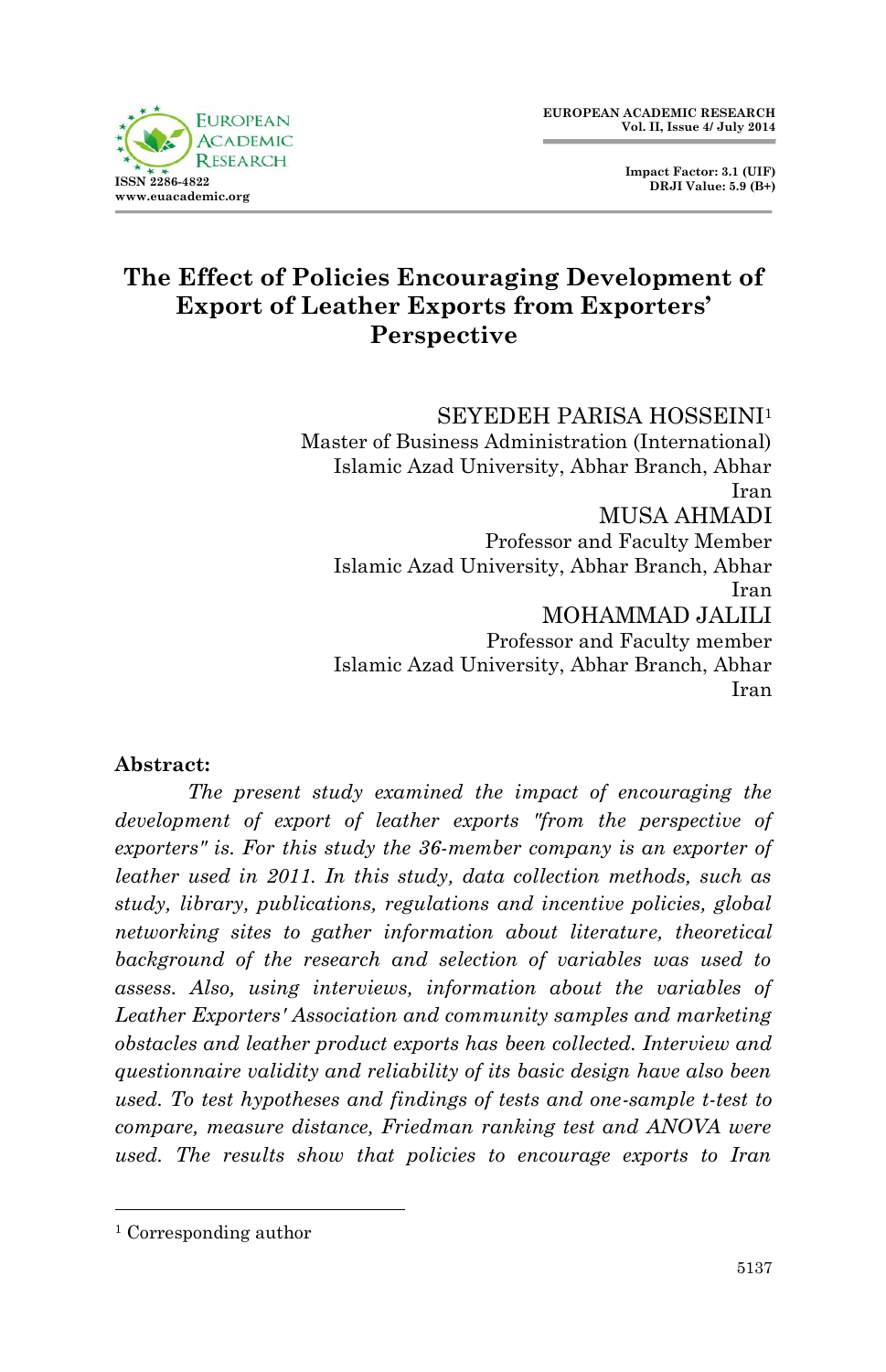*Leather Export Promotion Effective and bonus payments based on added value and competitive advantage in export of leather export development is proposed.*

**Key words:** leather, export, policy

### **Introduction**

One of the most important factors in survival of manufacturing companies, industrial, service in commercial development of markets today, particularly is accessibility to global markets. The planning and implementation of trade policies favored by government has an important role in its realization. Evaluation of non-oil economies suggests that if a country with a careful planning and appropriate policies develop their exports. Earnings from their exports beyond export revenues oil-rich countries such as Iran.

With regard to Ends of oil resources, planners and politicians are convinced that developing country exports and non-reliance on monoculture economy is vital to fourth program of economic development, social and cultural (2005-2009) mutation exports a main component of sustainable development was introduced and direct subsidies and export subsidies were considered as cash incentives that according to goals of fourth program in country's non-oil exports were targeted and organized state subsidies and export awards in support of direct and indirect, in Fifth Development Plan for Economic, Social and Cultural Islamic Republic of Iran (2011-2015) as interactions with global economy in order to modernize and streamline business, increase its share of international trade, development of non-oil exports and services, strengthen competitiveness of export products in international market action.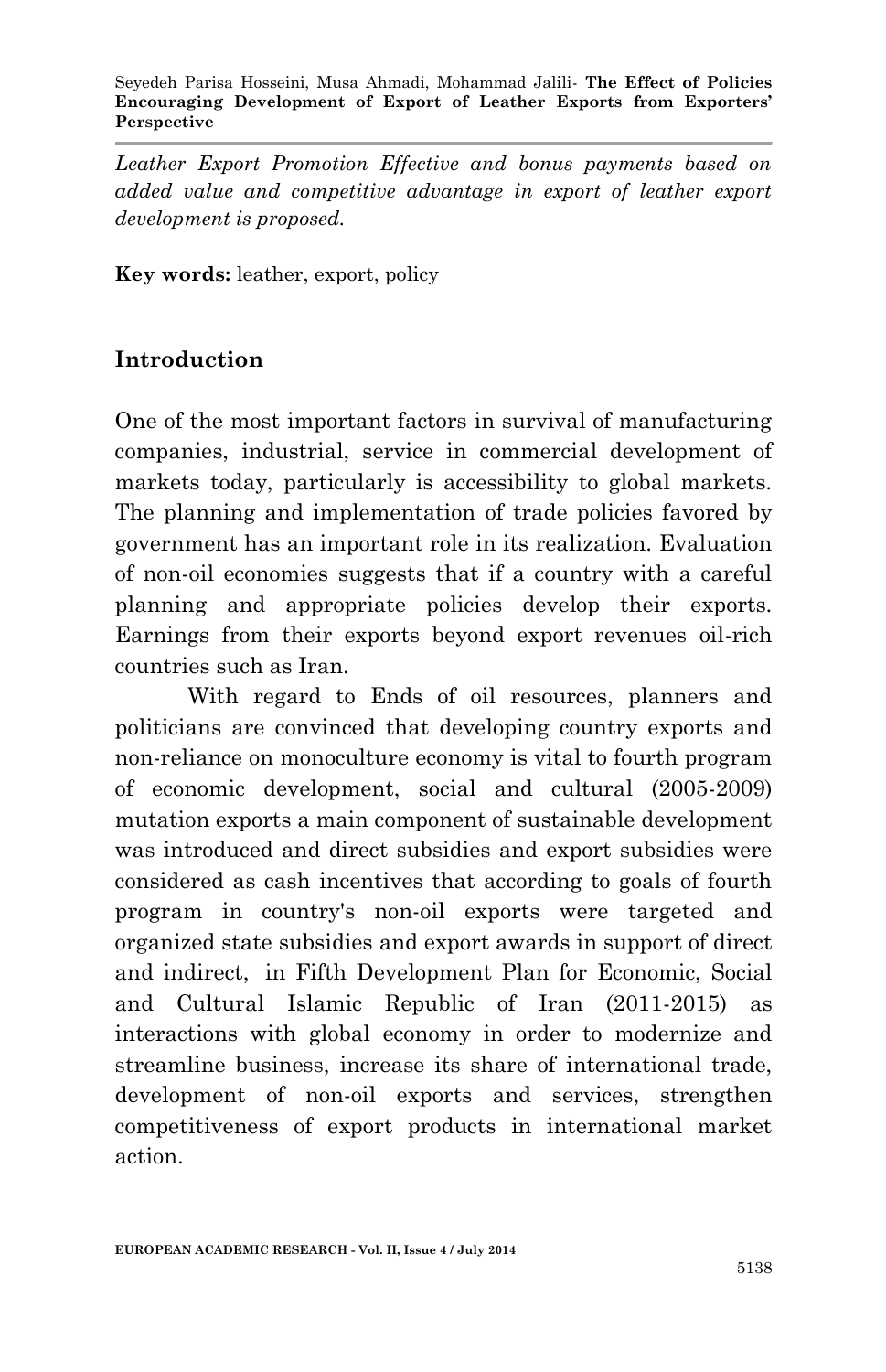Seyedeh Parisa Hosseini, Musa Ahmadi, Mohammad Jalili*-* **The Effect of Policies Encouraging Development of Export of Leather Exports from Exporters' Perspective**

While Iran is about eighty percent of country's income from oil and gas exports to earn that according to many reputable domestic and foreign experts in development of nonoil exports has great potential. Because of its potential to export agricultural and livestock products, is one of the most important parts of economy. In general, countries can invest in developing animal husbandry industry production, leather processing, leather processing industries, in addition to creating new employment opportunities for higher value-added work force for national economic benefit.

Iran assign 8.4% of global share of trap light and 5.4% share of world production skin style to assign high ratings. These percentages by World Food and Agriculture Organization (FAO) reported in 2004 that in itself represents a competitive advantage in lightweight leather. Country alone 8.4% of world's animal style is allocated to measures which may be thought of as a hub for leather industry brought light to world (Union of manufacturers and exporters of leather hide and Iran, 2011).

This research is based on a survey of various policies adopted by government in Fifth Development Plan for awards, incentives and export facilities, impact of these policies and practices affect development of Iran's exports of leather due to potential competitive advantage in this sector that current situation is more than growth of exports and exchange technology, data analysis and suggestions for improvement, and optimization aiming to provide export credit freeze. Basically, governments in each country according to capability and competitive advantage of existing infrastructure and facilities have attempted to provide producers and artisans in their own ability to produce higher quality and are also used to conquer global markets. Over past two decades, assuming "perfect competition" and "constant returns to scale production," traditional model has given way to a new generation of models of "imperfect competition" and "increasing returns to scale production," they stressed. New models on the one hand the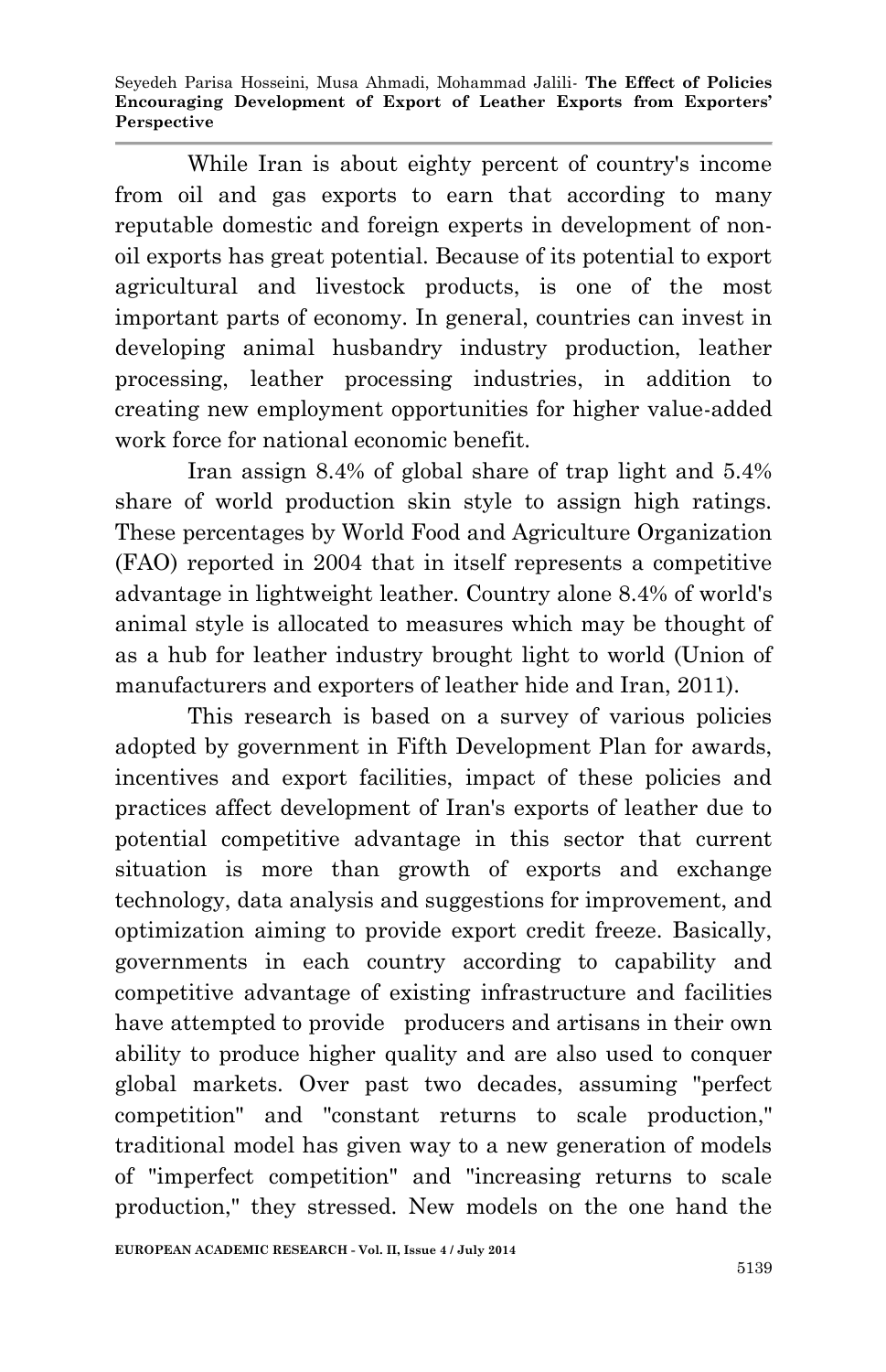ability to explain causes of trade theory of comparative advantage, doubts has been created and is open to possibility, government intervention in trade through import restrictions and export subsidies (export incentives) could under certain circumstances be beneficial to national economy. (Akhavi, 2008).Government support are not directly, governments in assessing and identifying markets and distributors Insurance against commercial and political risks in foreign exchange are exporters with information.

The types of support policies such as subsidies and foreign exchange rates, preferences, exemptions and tax credits and affordable, types of tariff and non-tariff measures are in domestic economy in order to facilitate development process takes place.

Evaluation of four countries of Mexico, Malaysia, Brazil and South Korea show that countries that export development and consequently have been successful in improving macroeconomic indicators, common policy instruments, institutions and attitudes have on exports, with emphasis on some policies in some countries has been more common to them all, but we can say following:

The use of foreign investment through creation of political and economic security, elimination of bureaucratic barriers, customs and export facilities, creating a more favorable environment in terms of investment security through defined property rights, elimination of red tape and regulation and deregulation, correct attitude about global export markets, use of export incentive mechanisms such award, tax breaks, duty exemptions, credits, providing information and providing raw materials for export, training centers and research and development spending to increase performance of these countries in terms of human development and per capita income have a good performance. (Motavaseli,2001).

Innovation in products and processes can lead to an absolute advantage in production, but due to spillover effects (R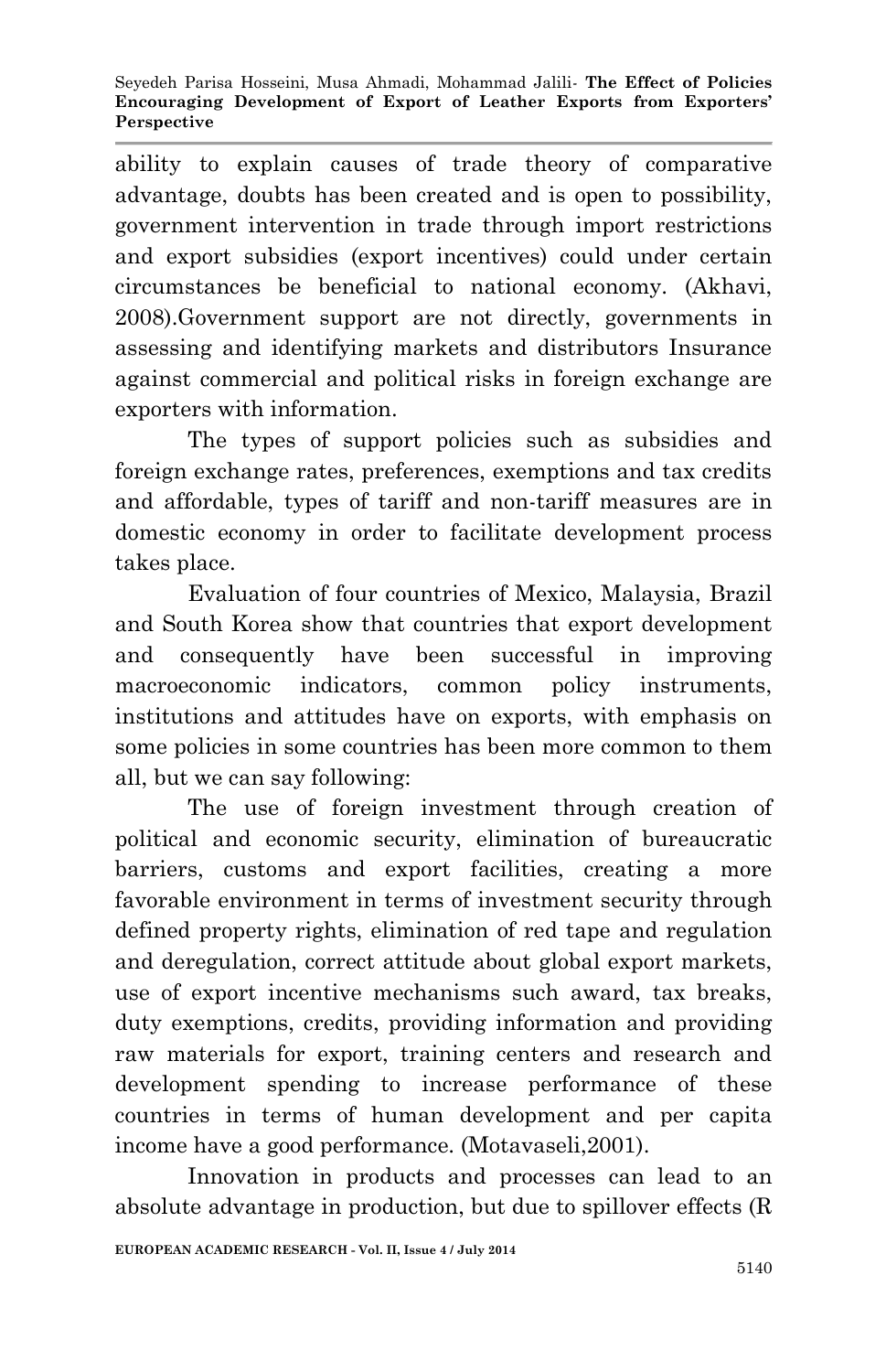& D) or technology transfer to other firms, firm's innovation can benefit from (R & D) fully allocated therefore, from perspective of the best allocation of resources, incentives for private lead (R & D) is very small, so due to spillover effects (R & D) and weak incentives for private sector in carrying out its cost, government should (R & D) subsidy said. (B.Spenser)

- Development of export: To export development, development of non-oil exports are products that can either promote export of raw materials and agricultural and industrial development, exports of manufactured goods appears.
- Subsidies or incentives (subsidy): subsidy of GATT (General Agreement on Tariffs and Trade), is a broad concept and includes any form of income or price directly or indirectly to increase exports of any product acts are in fact trade with developed countries subsidize their exports in absence of any kind is placed at a lower level.
- Producttion: a set of physical characteristics, and service needs and demands of buyers or consumers symbol estimates(Kaygan).
- Export Award: To encourage export of value-added exports and fits 0.5 to 3 percent bonus paid last base price of exported goods.
- Commercial Tours: Commercial committed to export target markets by Trade Promotion Organization of Iran Chamber of Commerce and Industry, Provincial agencies and organizations producing and exporting countries to develop export markets for products and services and goals export mutants.
- Exhibition Subsidy: In order to help marketing and export manufacturing enterprises export part of costs associated with participating organizations, chambers of commerce export and production units that participate in exhibitions abroad paid.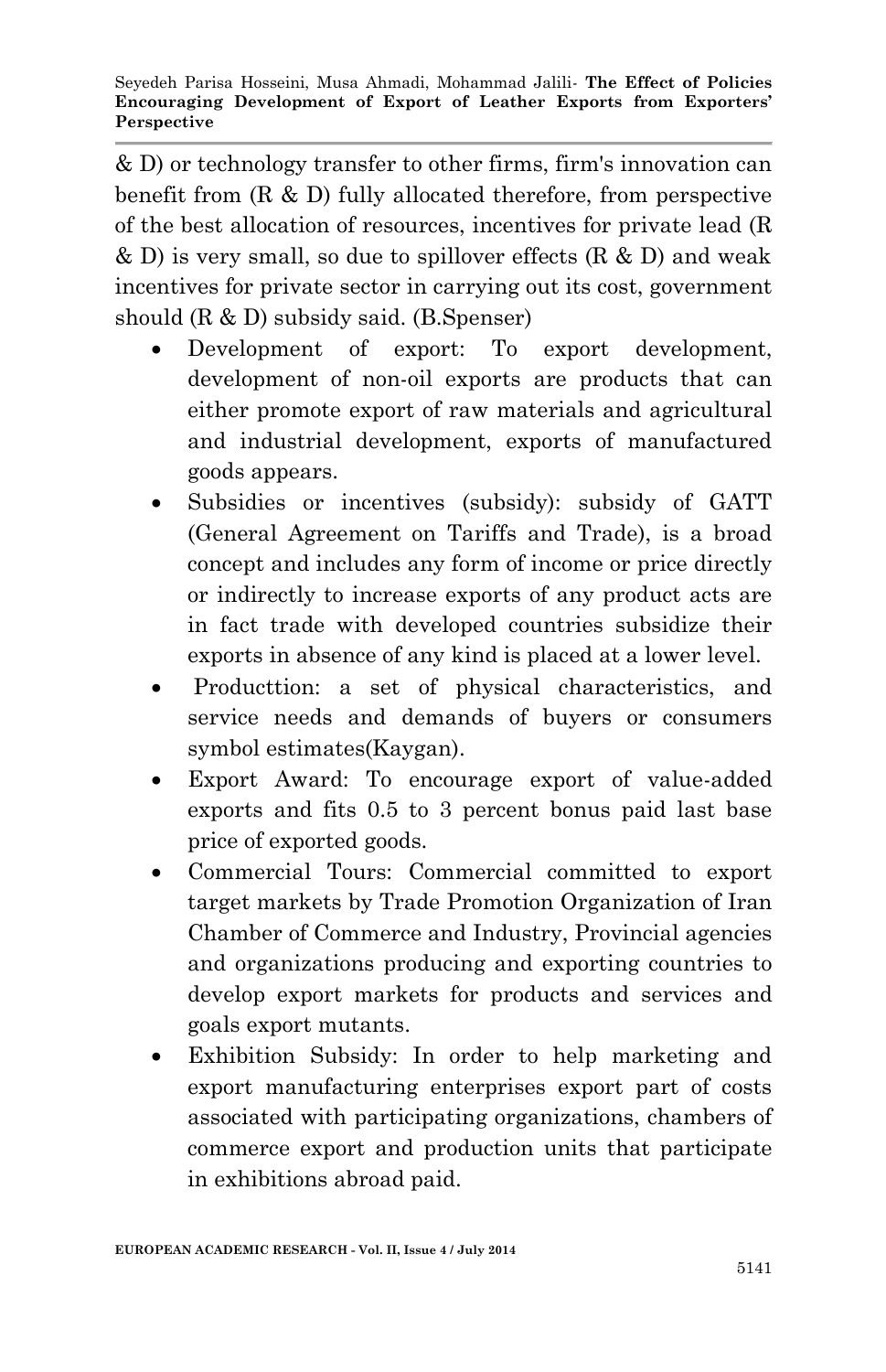Seyedeh Parisa Hosseini, Musa Ahmadi, Mohammad Jalili*-* **The Effect of Policies Encouraging Development of Export of Leather Exports from Exporters' Perspective**

- Business center: Commercial premises and economy by exporting entities, private or cooperative in target countries have established or are establishing and will be used to determine native forces necessary commercial services to facilitate and support process of Iranian exports in all cases such as for research, consulting, investment, planning and establishment of commercial offices and other business services to provide.
- Agency: Persian firms obtaining necessary permits from local host countries in trade negotiations and supply (wholesale) goods and services uses.
- Export Management Company: One of types of firms that export intermediaries to help enterprises to enter international markets will play role, export Management Company acted as arms exports, manufacturing and trading companies and try following products and services firm specializing in marketing as a member of management target.
- Export consortia: a combination of volunteer companies, with aim of improving products and services of its members abroad and facilitating export of these products through a participatory action. Members of consortium are higher than competitive aspect that should be aspects of cooperation in order to achieve key markets and latest technology. Export consortium can be a formal strategic partnership among few companies to consider long-term as a specialist provider of services to facilitate companies' access to foreign markets act.
- Export clusters: clusters are geographically concentrated clusters of export companies and institutions in a particular field are interconnections.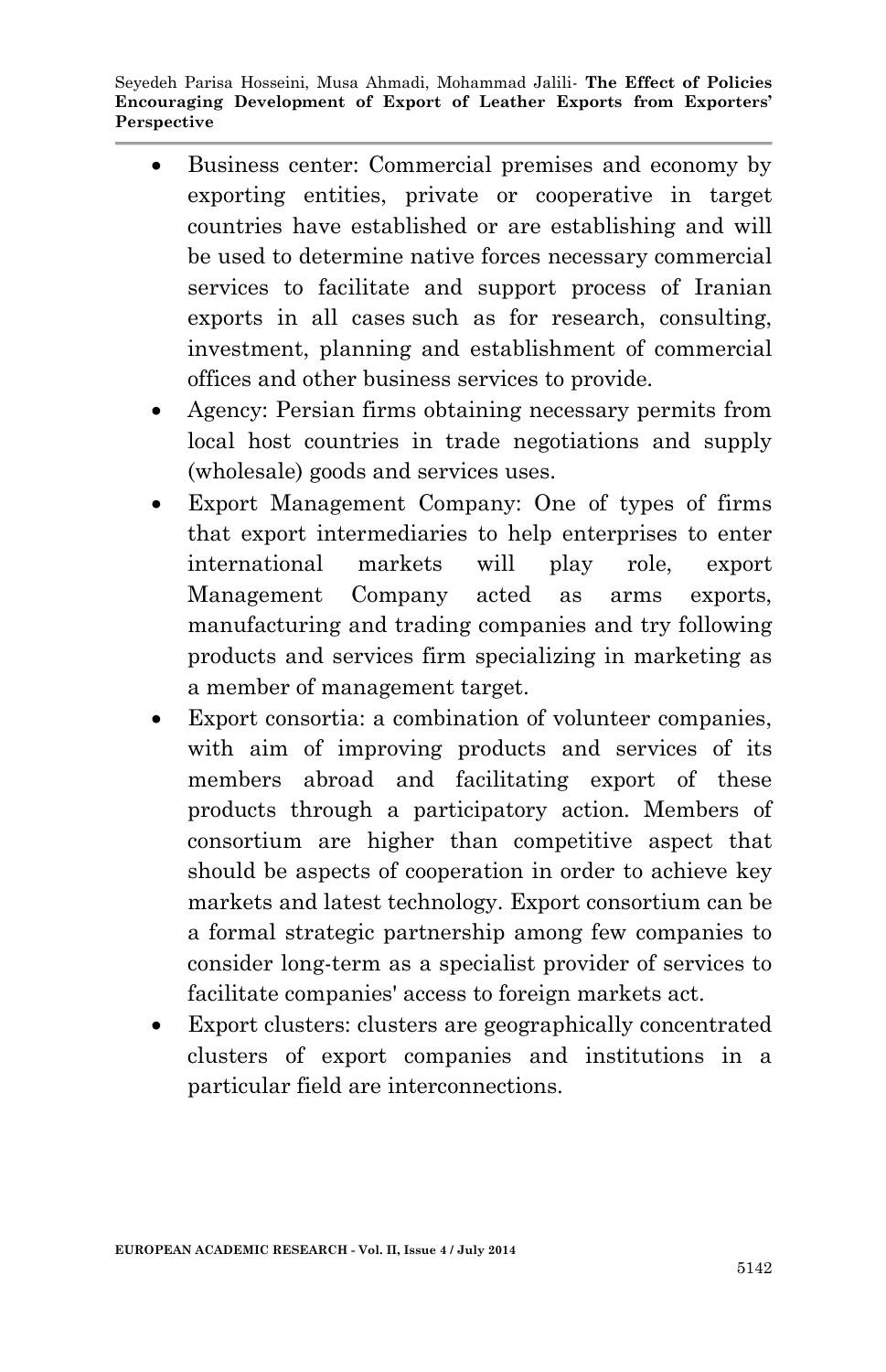

#### **Analytical model of research:**

### **Research hypotheses**

**The main hypotheses:** development of policies to encourage exports of Iran's exports of leather **:**

**The first sub-hypothesis**: export bonus payments based on added value and competitive advantage in export of leather work **.**

**The second sub-hypothesis**: cover part of costs of organizing and attending exhibitions overseas export manufacturing enterprises in developing effective leather exports **.**

**The third sub-hypothesis**: cover part of cost of participating in trade missions - Marketing expedition aimed at developing export markets for leather work**.**

**The fourth sub-hypothesis:** marketing programs developed to help pay for Leather Exports effective.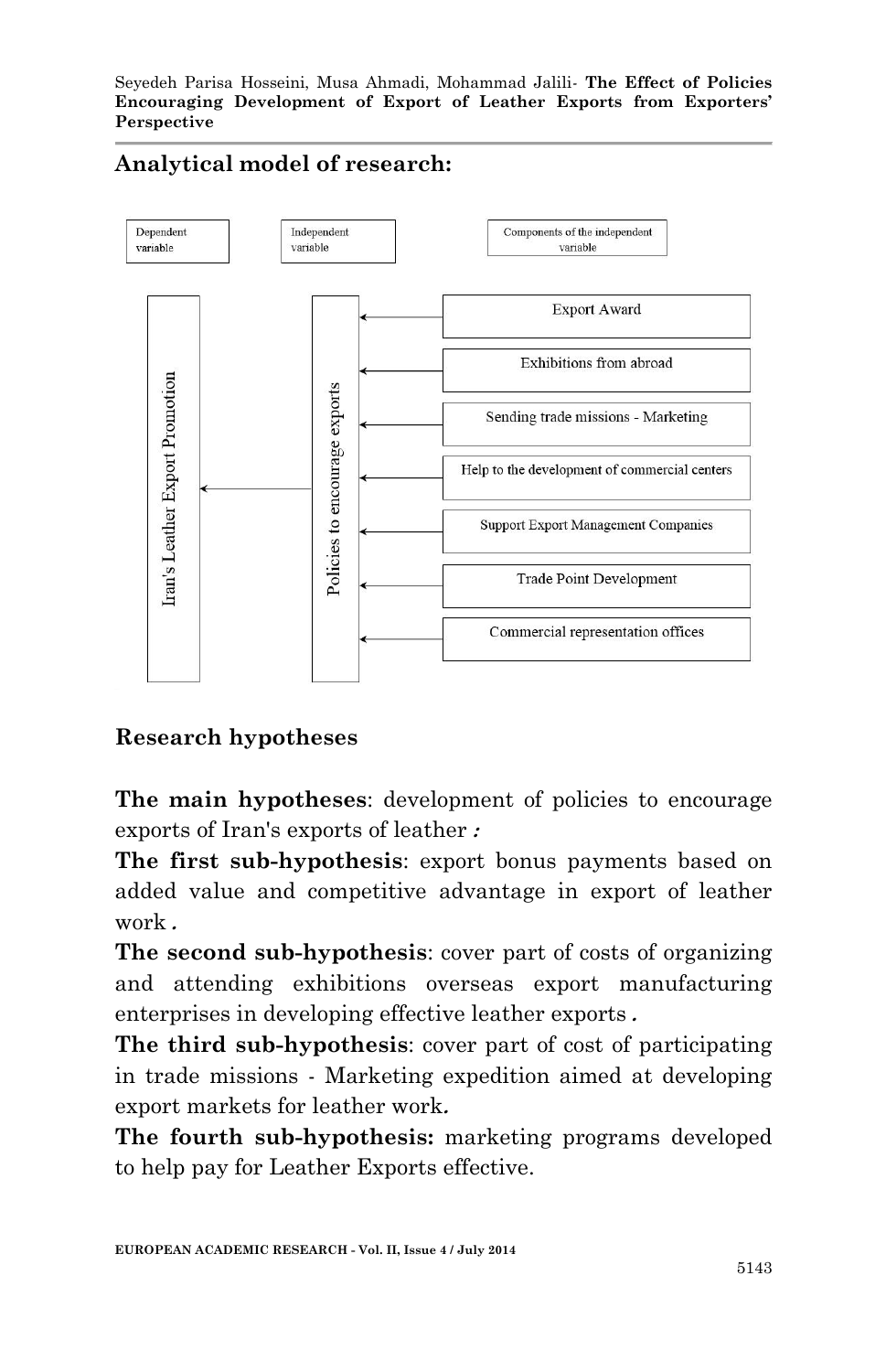**The fifth sub-hypothesis:** to help create and develop business centers abroad in leather export promotion effective.

**The sixth sub-hypothesis:** supporting export management companies in development of effective leather.

**The seventh sub-hypothesis:** development of educational activities in export sector by government in development of effective export leather.

**The eighth sub-hypothesis:** development of trade in leather export promotion effective.

**The ninth sub-hypothesis:** establishment of representative offices of foreign trade in leather export promotion effective.

# **Method**

The aim of present study was based on survey of applications and methods based on field survey.

Due to limited number of companies exporting leather, leather exports to Iran are sample firms that are members of Iran's leather exports.

Study's time is a territory in 2013 and Fifth Development Plan (2010-2015) that export incentives under government's agenda**.**

### **Sampling method**

Due to limited population, sample is entire target population. (Export companies to EU producers and exporters of leather hide and Iran)

### **Measures**

Library resources, importance of these resources include internal Yearbook (including Iran Statistical Yearbook of Trade and Commerce Department data), yearbooks and international publications such as World Food and Agriculture Organization (FAO), CD-ROM published by Center international trade (ITC) such as business systems analysis (PC-TAS) and thesis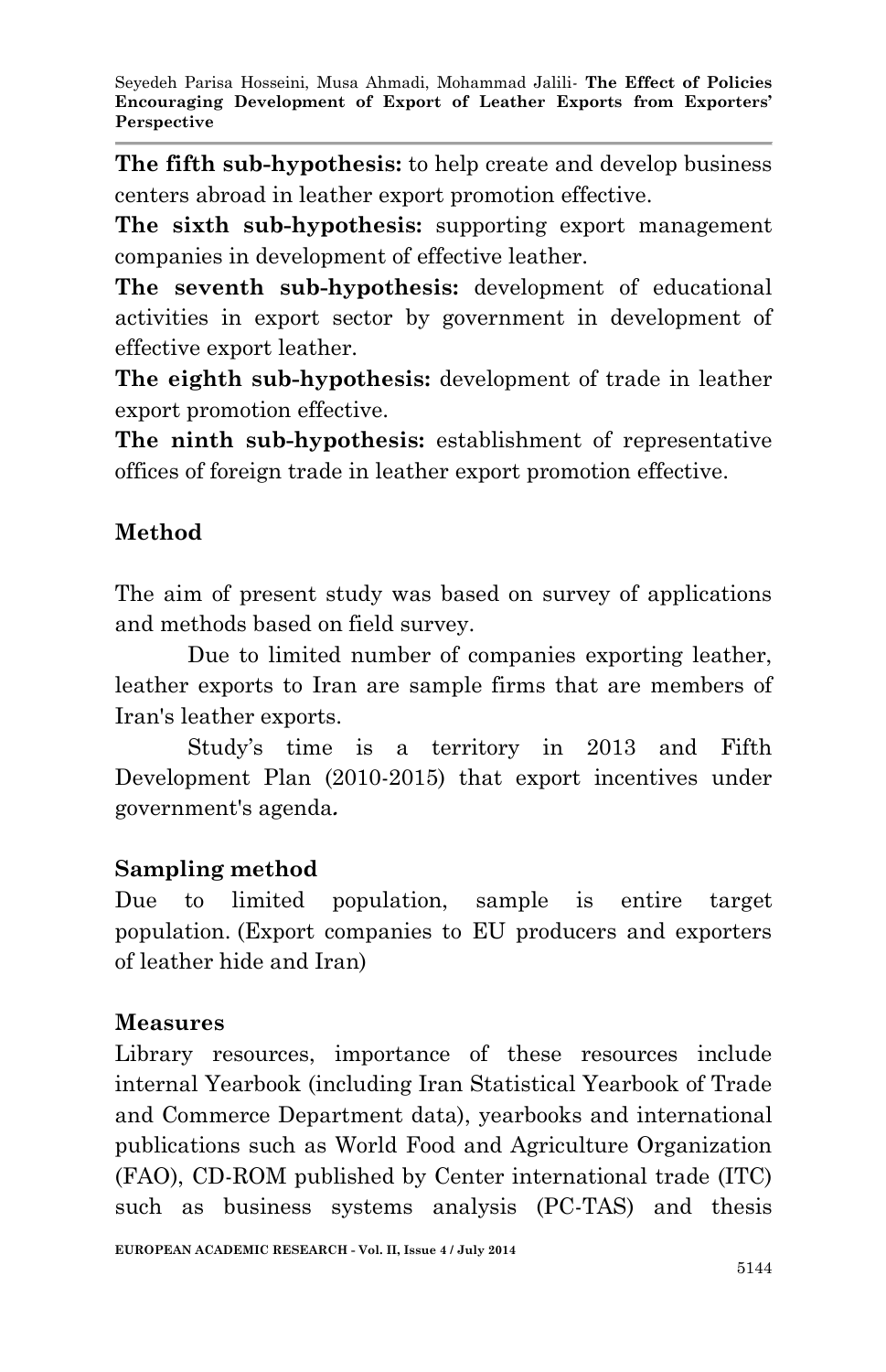questionnaire used in this study is researcher's designed questionnaire.

#### **Methods of data analysis**

1 - Use Descriptive statistics for classification report stating statistical indicators and charts presented

2 - Check validity of questionnaire, Cranach's alpha

3 - Comparison with a fixed number of variables and hypothetical

4 - Test rankings Friedman

# **Reliability**

The method in this context is method of calculating Cranach's alpha reliability using Cranach's formula. Method for calculating internal consistency of measuring tool, such as questionnaires or tests that may be used to measure various properties of this instrument, each question can be answered with help of numerical values. Alpha coefficient of variance for first score of each sub-question questionnaire (under test) and total variance calculated

And then use following formula to calculate alpha coefficient. (Farhangi- Safarzadeh, 2008)

$$
r_{\alpha} = \frac{1}{J - I} \left( I - \frac{\sum s_j^2}{s^2} \right)
$$

In present study validity of questionnaire is 0.07. Cranach's alpha coefficients were calculated using a questionnaire of 88/0 represents a necessary and sufficient validation of a questionnaire**.**

# **Validity**

Due to nature of topic, using most appropriate method depends on content validity of questionnaire. Validity of method related content, judging by question to what extent objectives and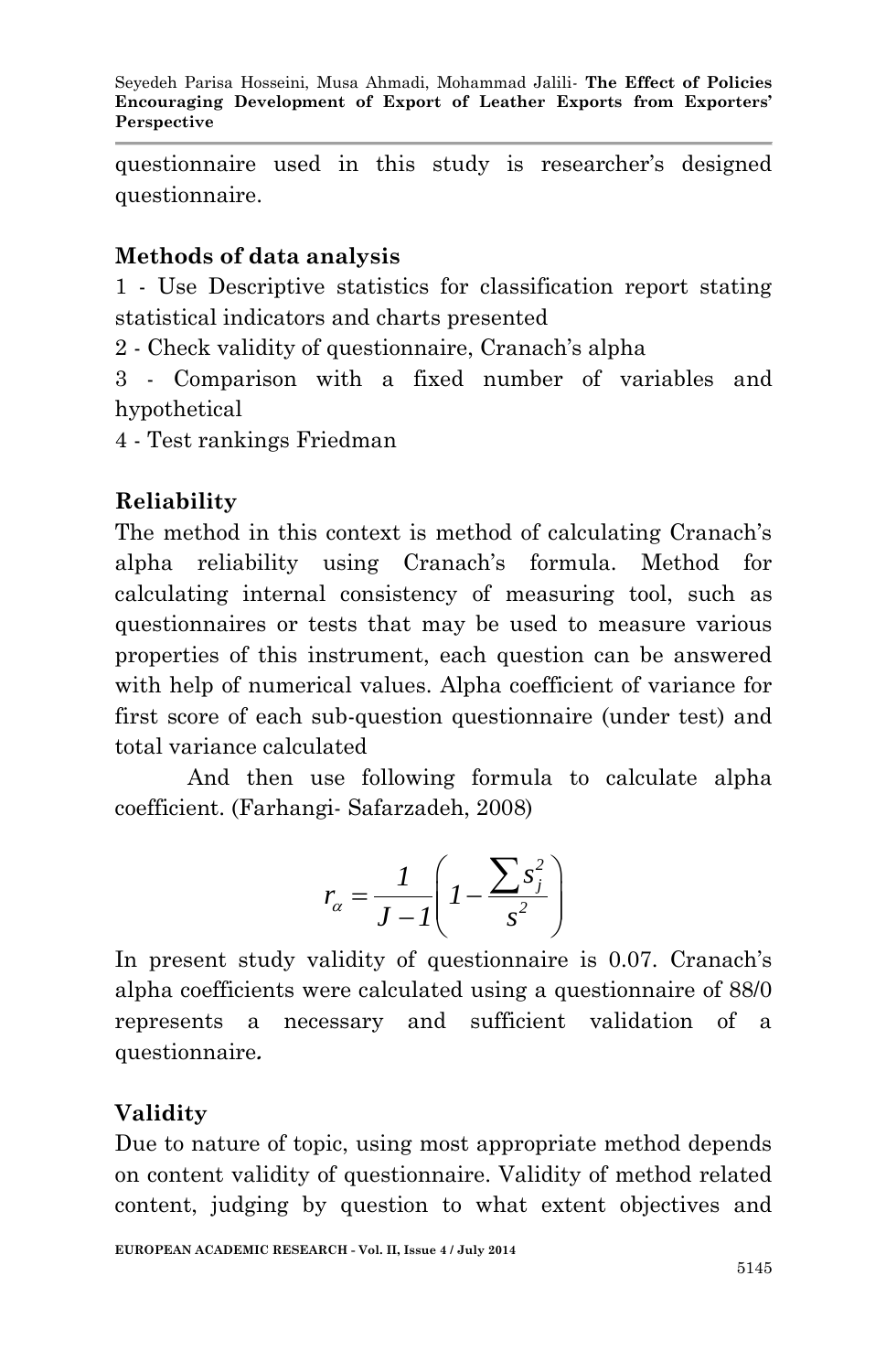content is not in its place. So in addition to content validity content validity, questionnaire's validity is judged by teachers and guides, as well as EU producers and exporters of leather hide and Iran and they have been approved experts.

# **Conclusions**

Present study assesses impact of each export incentives on export of leather. Questionnaire to measure impact of export incentives based on content validity of questionnaire, faculty members and advisors and provided incentives for export promotion in fifth development plan is plan.

Cranach's alpha coefficient for sample 0.88 represents a necessary and sufficient validation of a questionnaire. Statistical community is leather exporters to global markets. Sampling was done based on judgment, so that only 36 leather exporter companies involved in exporting leather and hide and leather manufacturers and exporters' union members in 2011 were selected as sample. Questionnaire was answered based on Likert scale and individually with researcher and in accordance with grading and grading range according to many scholars measure is considered as an interval scale, parametric statistical tests of reliability and can be used and with statistical techniques to calculate index tends to be central and inferential statistical techniques were used to test hypotheses**.**  Due to nature of data and variables, one-sample t-test and Friedman ranking used and results obtained.

- 1. The first sub-hypothesis was confirmed by governmentsponsored study in field of export bonus payments based on value added and competitive advantage in export of leather is significantly higher (3.66) and severity of impact area is strong.
- 2. The second sub-hypothesis of research evidence on effectiveness of coating, costs of organizing and attending exhibitions overseas export manufacturing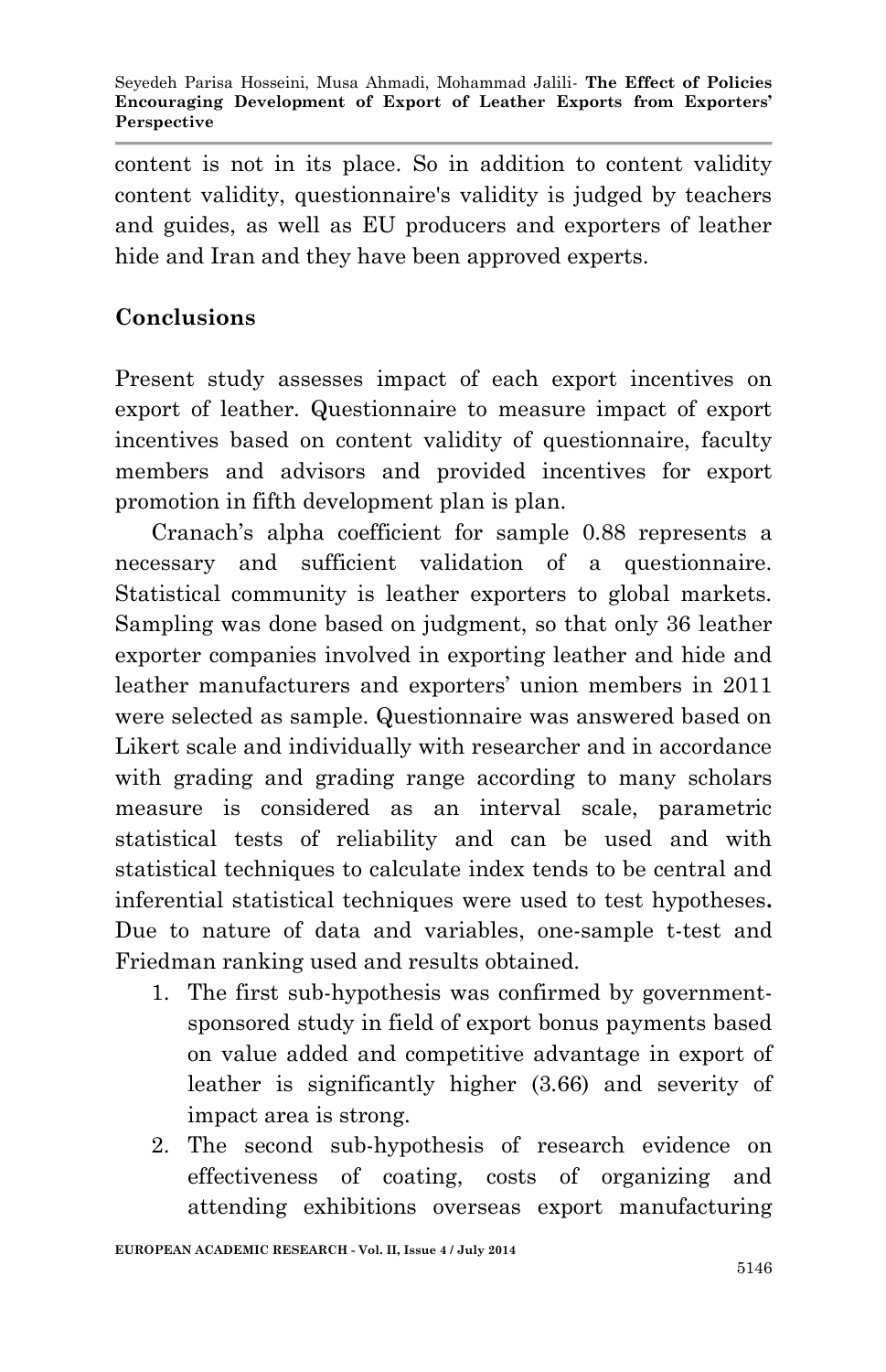enterprises in leather export development is approved that is significantly different from assumed average 66/3 does, but it significantly more than average, with 99% confidence (3).

- 3. Third sub-hypothesis research evidence on effective cover part of cost of participating in trade missions - Marketing expedition aimed at developing export markets for leather has been confirmed, that is significantly different from assumed average 66/3 does, but it significantly more than average, with 99% confidence (3).
- 4. Fourth sub-hypothesis research evidence on effectiveness of aid programs have been approved for marketing in developing exports of leather, that is significantly different from assumed average 66/3 does, but it significantly more than average, with 99% confidence (3).
- 5. Fifth sub-hypothesis not supported and contributed to development of commercial centers in developing countries with significant exports of leather and 99% confidence lower than hypothetical mean (3.66) is mean average of variables (3) also no significant differences.
- 6. Sixth sub-hypothesis was rejected in favor of export management companies, export of leather as less significant than medium and strong (66/3) is. Impacts of this variable with mean average (3) no significant difference.
- 7. The seventh sub-hypothesis was confirmed by government in development of educational activities in export sector and strong export leather is no difference between average areas. Variables as significant with 99 percent confidence limit of mean (3).
- 8. Eighth sub-hypothesis not supported and influenced development of commercial point of difference with export of leather is between moderate and strong impact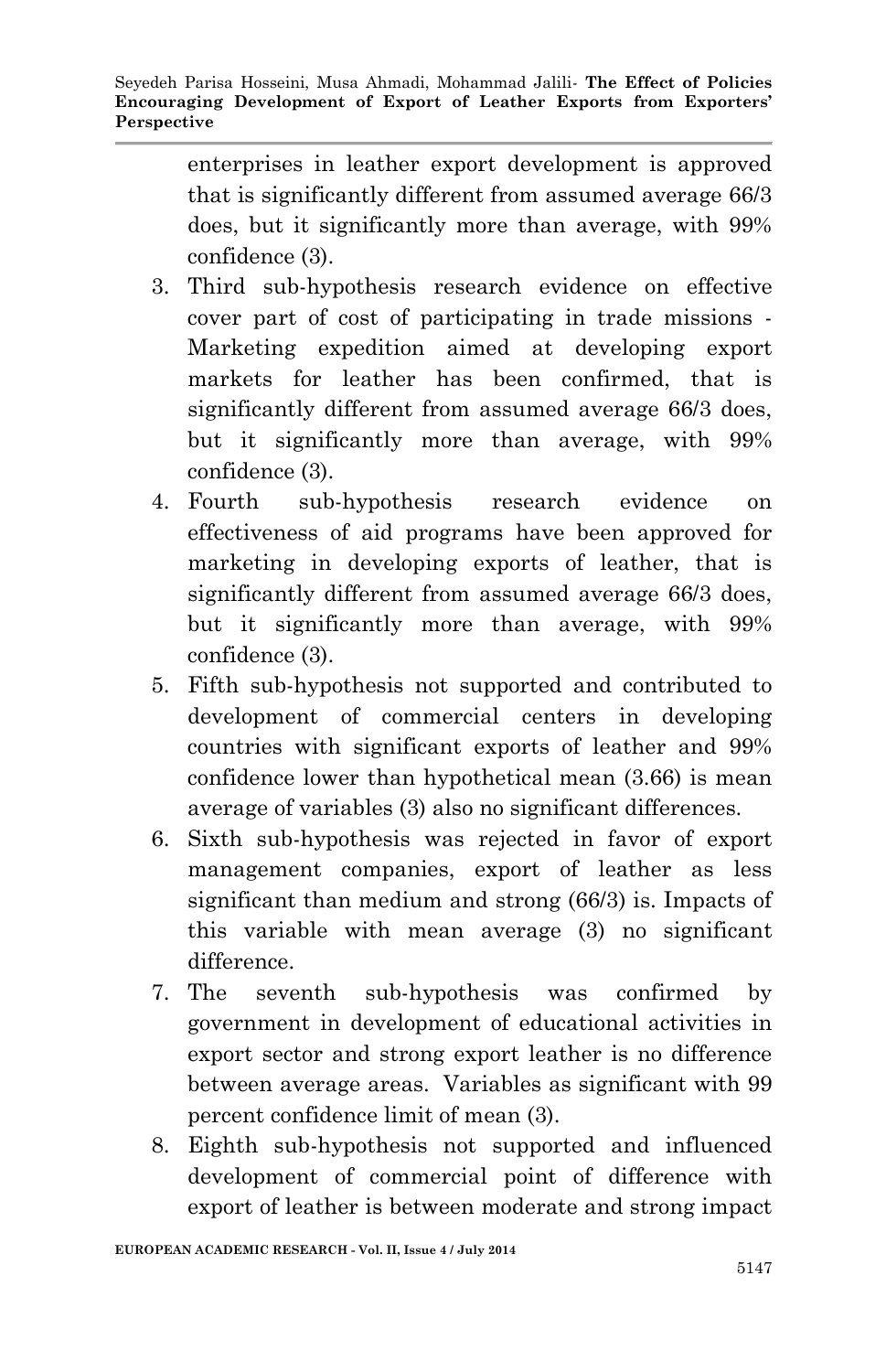of this variable with mean average (3) no significant difference.

- 9. Ninth sub-Hypothesis established research evidence on effectiveness of trade representative offices abroad in leather export development has confirmed significant difference between average and not strong. Variables as significant with 99 percent confidence limit of mean (3).
- 10. Tenth sub-Hypothesis was confirmed by original research on development of policies to encourage exports of Iran's leather exports is significantly higher (3.66) and severity of impact area is strong.

With regard to results summarized above in Table 1 support package for exporters perspective has influenced development of Iran's exports of leather. According to research and studies have been carried out, following is important**:**

|                | Incentive                           | Impact    | Being aware    | of<br>use  |
|----------------|-------------------------------------|-----------|----------------|------------|
|                |                                     |           | stimulus<br>of | incentives |
|                |                                     |           | (percent)      | (percent)  |
| 1              | payments based export<br>Bonus      | strengths | 97             | 100        |
|                | value and competitive advantage     |           |                |            |
| $\overline{2}$ | of<br>educational<br>development    | More than | 86             | 77         |
|                | activities in export sector         | average   |                |            |
| 3              | Commercial representation offices   | More than | 83             | 66         |
|                | abroad                              | average   |                |            |
| 4              | Cover part of costs of organizing   | More than | 97             | 77         |
|                | and attending exhibitions overseas  | average   |                |            |
|                | export manufacturing enterprises    |           |                |            |
| 5              | Cover part of cost of participating | More than | 86             | 72         |
|                | in trade missions Marketing         | average   |                |            |
|                | expeditions to target markets       |           |                |            |
| 6              | Tо<br>for marketing<br>help pay     | More than | 75             | 38         |
|                | programs                            | average   |                |            |

### **Suggestions**

Recommendations resulting from research planning and organizing targeted incentives to export subsidies and export awards**,** bonuses paid to general direction and support to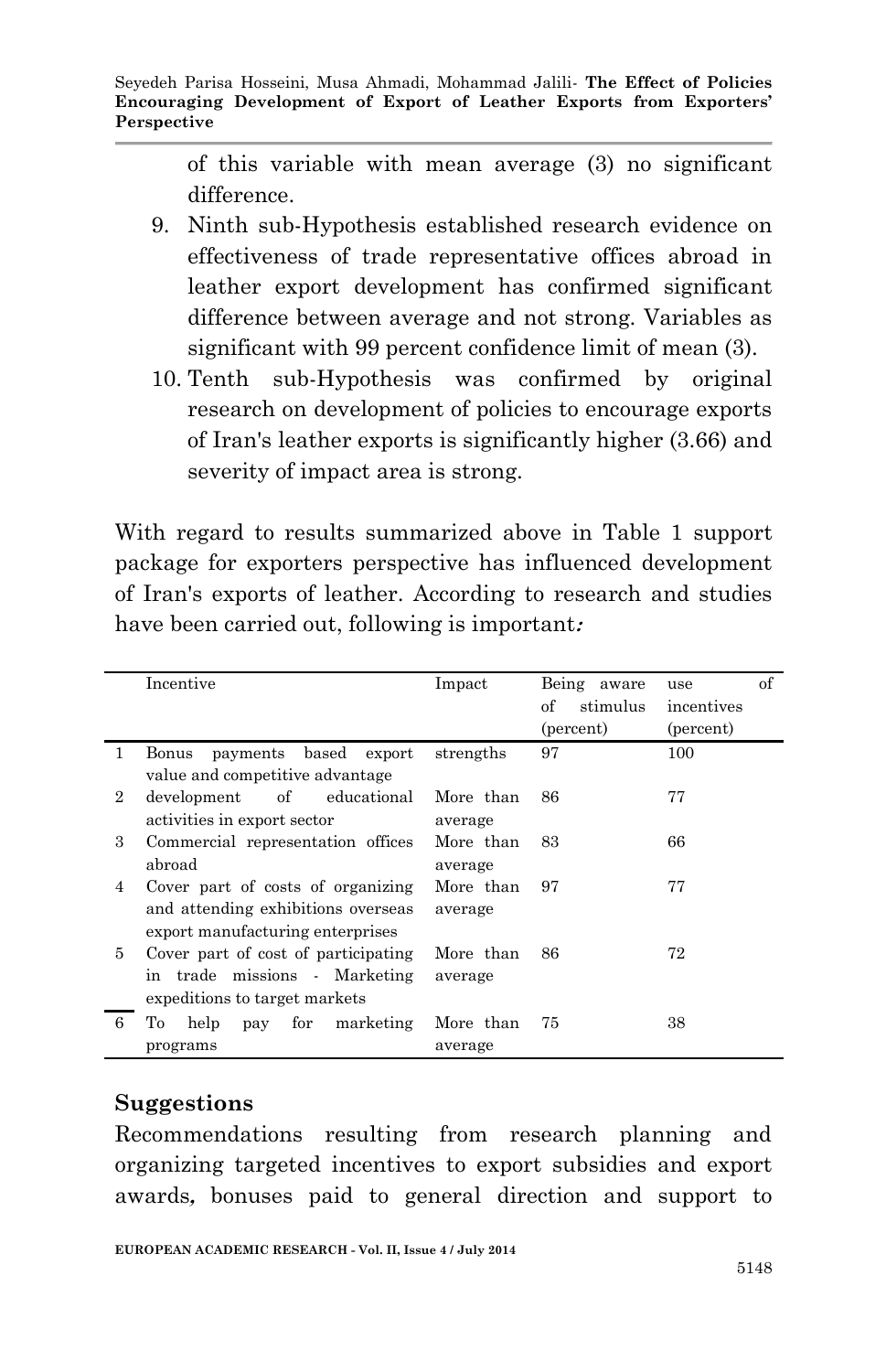develop specific support packages for different commodity groups **,**strengthening monitor key factors for success in any sector, from perspective of leather exporters have incentives under greatest impact**.**

1 - Pay export bonus based on added value and competitive advantage

2 - Development of educational activities in export sector

3 - Create commercial representative offices abroad

4 - Cover part of costs of organizing and attending exhibitions overseas export manufacturing enterprises

5 - Cover part of cost of participating in trade missions - Marketing expeditions to target markets

- 6 Payment Assistance Program Marketing
	- It is worth noting some of incentives from perspective of WTO subsidies component are considered prohibited, according to new theory of international trade was already mentioned in detail in terms of being located in a transitional period necessary and important accession to WTO, But it is recommended to prepare and cope with effects of joining WTO in planning long-term future of amount of direct subsidies reduced and more policies providing education and transfer of knowledge and technology, production and marketing infrastructure and renewed his efforts, therefore, in order to develop strategies and policies to encourage exports include exports of leather is recommended.
	- With regard to findings with regard to opinions and suggestions of manufacturers and exporters of leather and leather city it is necessary to establish a special economic zone, this could be an important step in promotion of skin and leather industry in Iran is removed.
	- Strengthening infrastructure, information technology and electronic commerce, including business organizations to strengthen and develop business in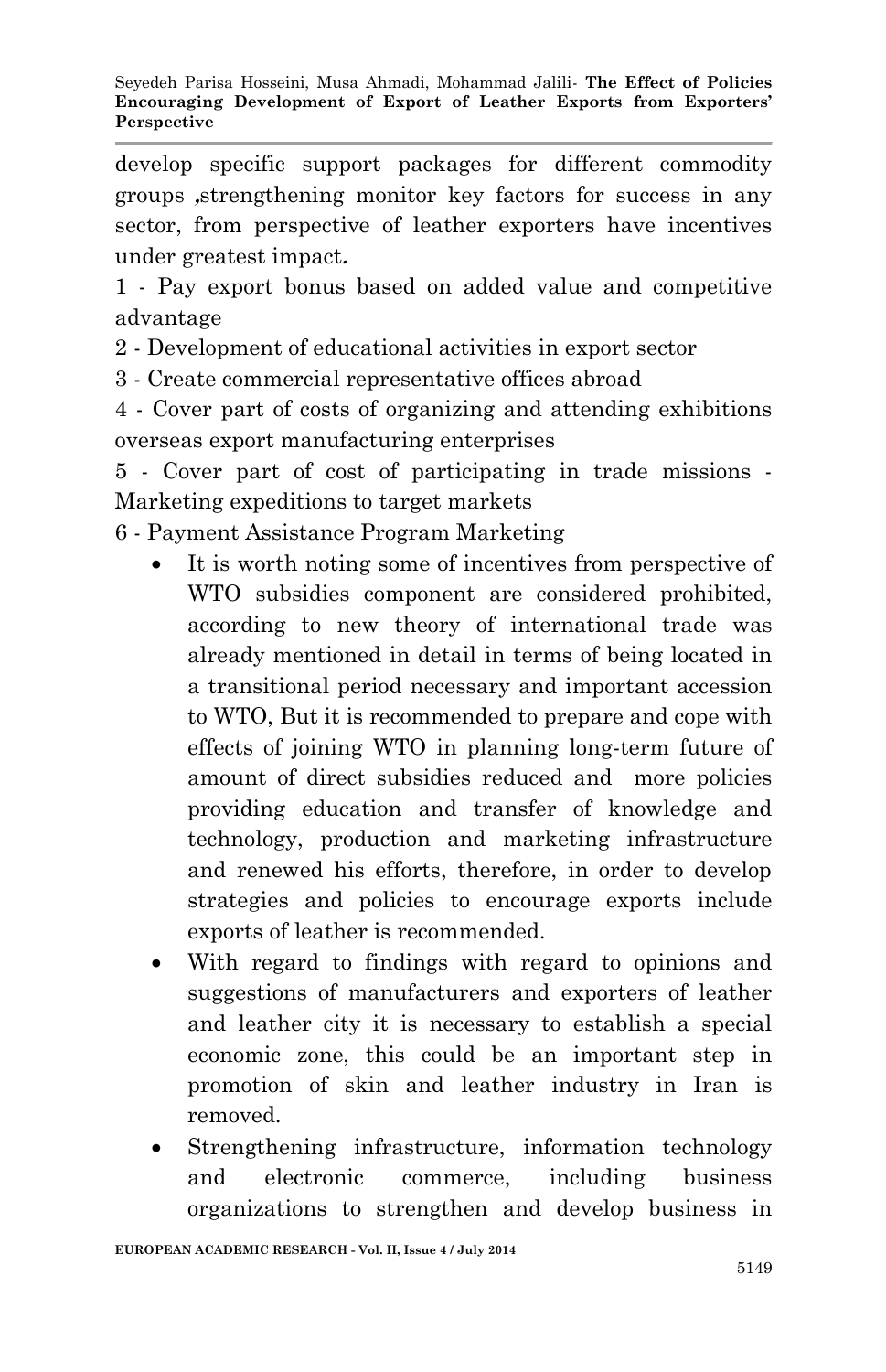provinces, departments and government agencies such as customs requirement and non-governmental organizations that are active in informing, to update your electronic services and facilities in Iran Trade Point, informing and educating exporters to use and benefit from capabilities of commercial

- Recommended for leather Iran Export Development Studies target market by House of Representatives, Commerce based in foreign countries and obtain comments exporters of leather and leather hide Iran's cooperation with EU producers and exporters of specialized business centers in world leather market is aimed at commercial centers of manufacturers and exporters of leather for optimal use.
- Coordination and guidance to industry and union of producers and exporters of leather hide and leather industry in Iran, particularly to create an export management company.
- Promote good relations and cooperation with FAO and Rehabilitation Centre "Improved skin and leather Iran" to train and transfer knowledge and technology in leather industry.
- Leather market out of current crisis lie in national commitment and action plans with union or association or an organization cannot hope to improve situation; because regulation tariff rate does not decrease, you cannot export and competitive platform not only for clothing and leather industry also provides many other local products.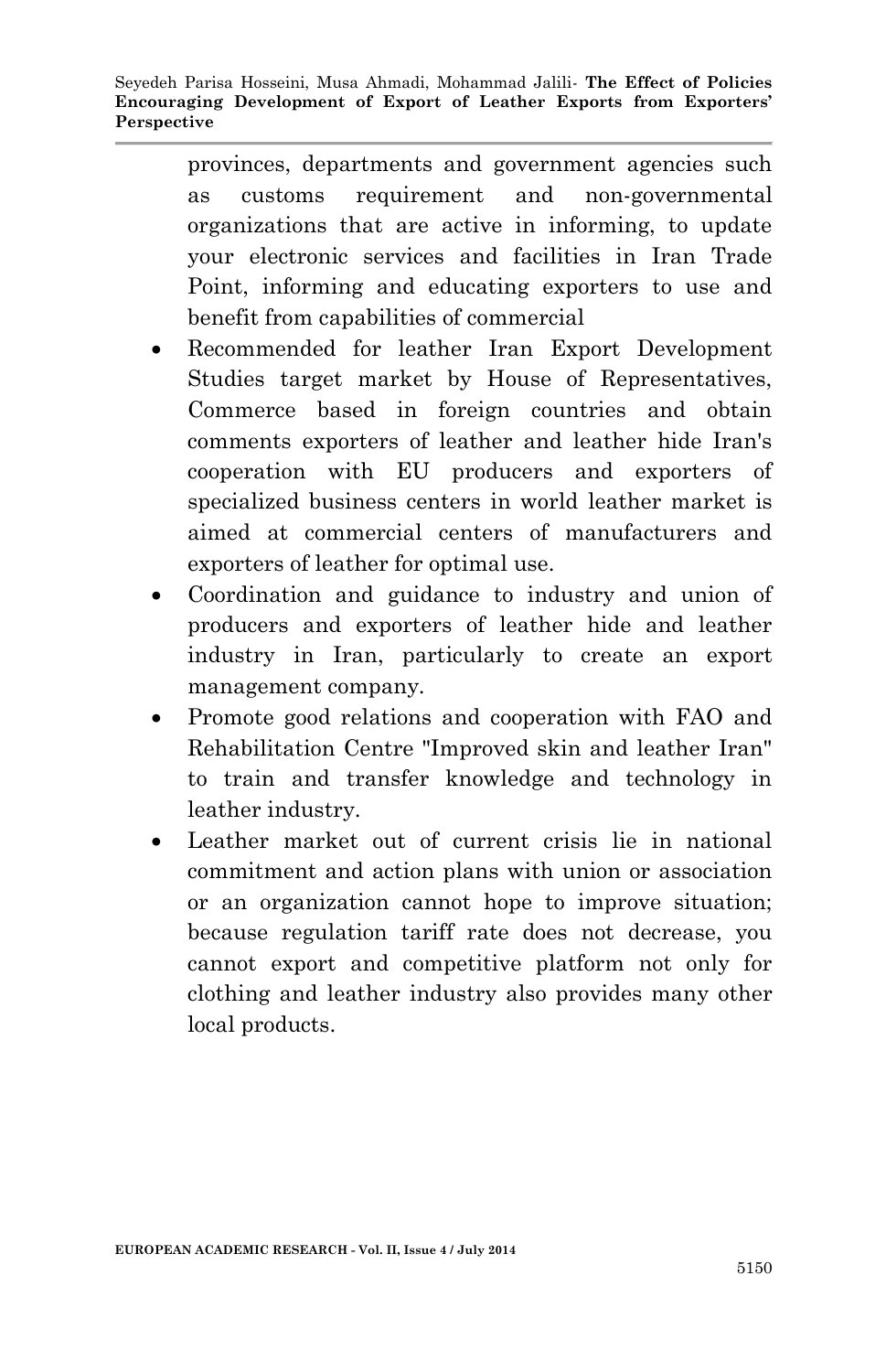#### **REFERENCES**

- Bozorgi, V. 2007. *Introduction to WTO accession*. Iran, Ghomes Press.
- Calendar Year 2012. "Deputy technical assistance and support to business and Export Trade Promotion Organization of Iran."
- Daniels, John L. E. 1996. *International trade*. Translated by Mohammad Hadi Nejad Hosenian, Institute for Cultural Services Rasa.
- European Environment Agency (EEA). 2005.Institute of Business Studies and Research. 1990. "A comparative study of practices in selected countries exports."
- Gharehbaghi. 1990. *Economy. Growth and Development*. Reed Publishing.
- Ibrahim, Abdul and other. 2004. *Marketing.* Samt Press.
- Intermediate education export, Export Development Center, 1993.
- Jirvand, A. 1986. *Economic Development*. Molly Press.
- *Journal of exporting messaging*. Official publication of the Trade Promotion Organization of Iran, 11 and 54.
- *Journal of world exports*. Journal of Industrial Exporters Association, Mining and Engineering, 4, 5, Spring 2010.
- Khaki, G. R. 2003. *On the dissertation research approach.* Reflex Printing.
- Kotler, P. 2002. *Marketing Management*. Atropat Press. First Edition.
- Lares, Wilson. 1997. *8 steps in the successful deployment of ISO 9000*. Translated by R. Nissan. Publishing Industries Organization of Iran.
- Law of the Fifth Economic, Social and Cultural Islamic Republic of Iran (2011-2015), PBO 2011.
- Moheb, Ali D. 1996. *Marketing management*. Amir Kabir Publications.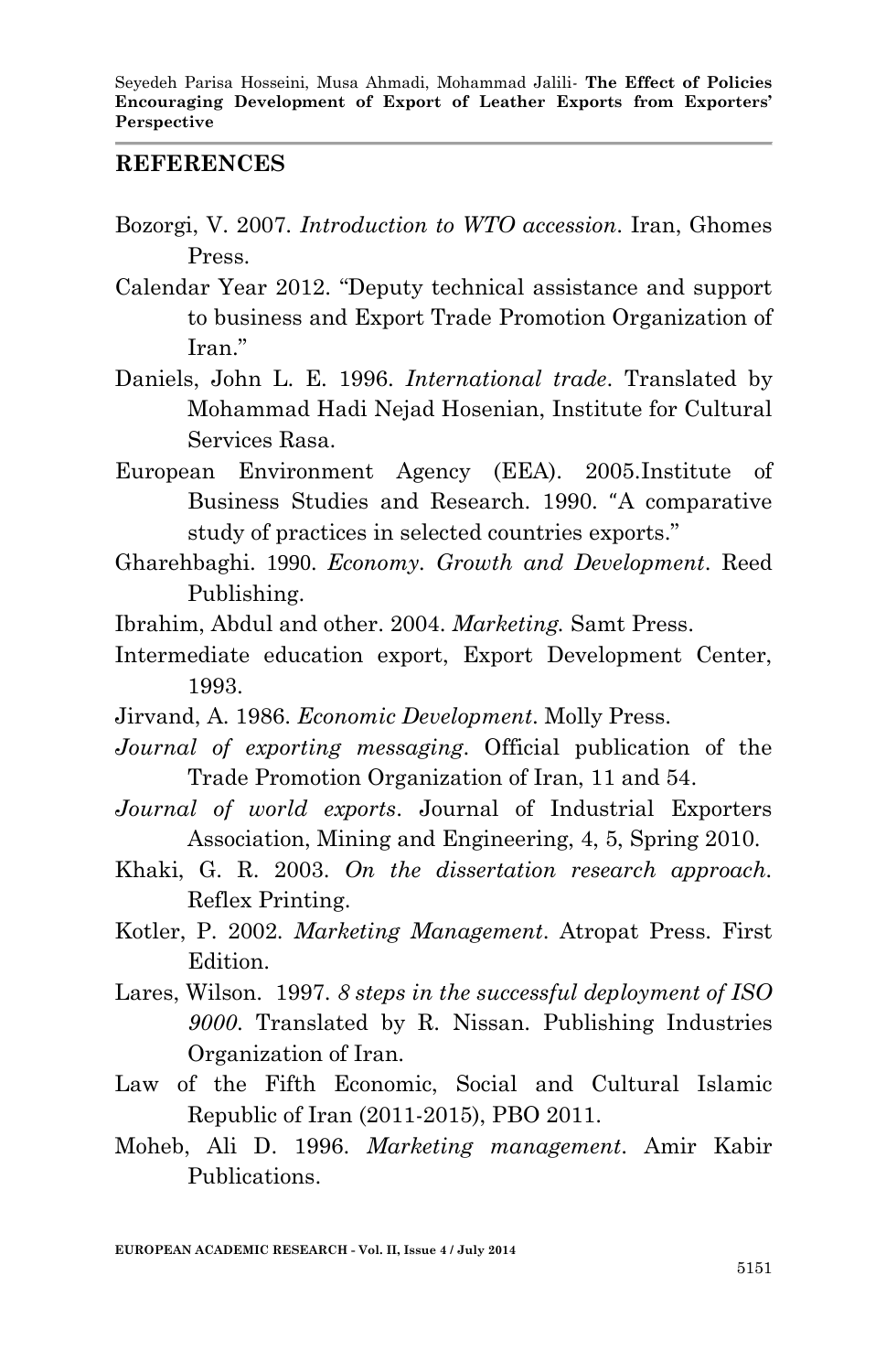- Montaqemi, F. 2008. *Standard and exports*. Institute of Business Studies and Research.
- Motavaseli, M. 2004. *Trade policy and economic development.* Institute of Business Studies and Research.
- Philip R., Katora, J., Gram, L. 2004. *International Marketing*. Translated by Hashim Niko Murad and Mohammad Ali ABdolvand. Islamic Azad University, Science & Research.
- Poor Moqim, S.J. 2008. *International trade theory and commercial policies*. Reed Publishing.
- Post, J. 1994. *Research Methods in Behavioral Sciences.* Translated by Hasan Pasha Sharifi.
- Proceedings of the Conference on Economic Development Strategy for Iran's membership in the WTO, opportunities and challenges. 2004. The Institute of Business Studies and Research.
- Research Institute of Animal Science. 2011. *Proceedings of the Second Seminar fur, leather and animal fibers*, Iran.
- Safaroodi, A. 2000. "Report performance improvement plan for sustainable export growth Publications."
- Safarzadeh, H. 2008. *Research methods in the social sciences with an outlook on the dissertation*. Dynamic Message.
- Sharifi, H.P. 1995. *Psychological principles and psychometric testing.*
- Taghavi, M. 2000. *International Political Economy*. Center for Economic and Financial Affairs.
- Taghavi, M. 1986. *International trade*. Advance Publications.
- Todaro, M. 1986. *Economic Development in the Third World*. Volume II. Translated by Ali and Hamid Sohrabi. Ministry of Planning and Budget.
- "Trade policy and economic development." 2005. Institute of Business Studies and Research.
- "Trade Statistics Yearbook, various years." Islamic Republic of Iran Customs Administration.